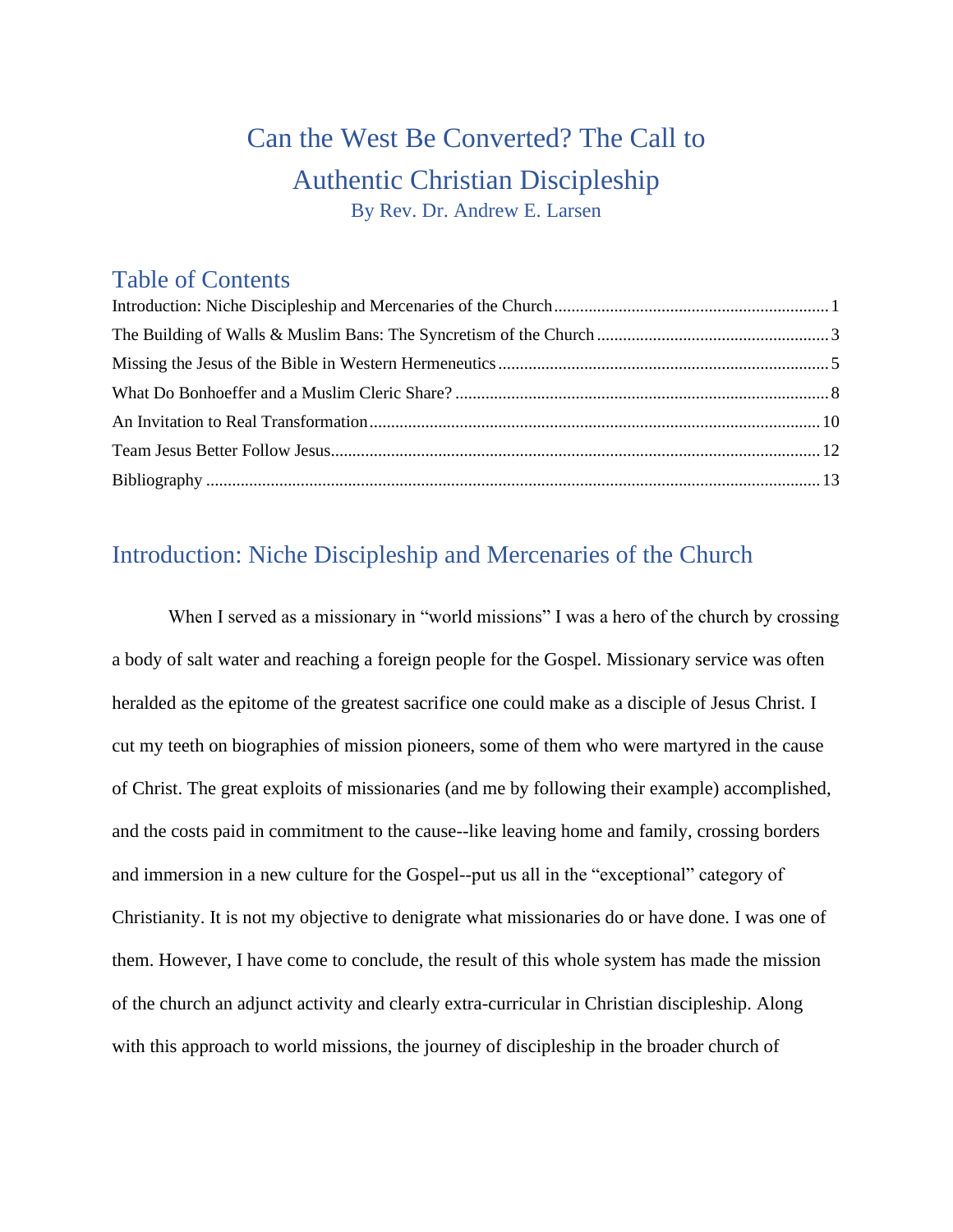modern Christianity, endorsed acceptable tiers of commitment and faithfulness. There were the radical disciples<sup>1</sup> and all the rest—mostly standard church goers.

This endeavor of crossing boundaries in mission was a unique calling, exotic and romantic to my supporters. It also encouraged a system that accepted the bifurcation of engagement in this kind of work from standard Christian discipleship. There is another consequence that I see at this juncture. Discipleship has become extremely watered down and Christian identity, especially of the evangelical brand, has become fused with certain ideological tenets of conservatism that rarely align with Jesus' teaching on the Kingdom of God. The task of calling people today, for instance, to the important work of the Kingdom or the ethics of Jesus, like racial reconciliation, peacemaking, advocacy for Black and Brown lives, and an array of many other social justice issues is often met with a blind stare, or direct opposition. There may be some mental ascent in some churches to these activities, the stuff that radicals engage in, but you do not necessarily have to sign-up to do anything about it. Efforts to try and make a difference in the world outside the four walls of the church, especially in suburbia, are behaviors taken up by a select few, or they find expression by supporting a very narrow agenda in the culture wars and voting for the right candidate. Supporting a World Vision child or giving to the World Relief offering every Thanksgiving are the high bar in expectations but even optional.<sup>2</sup>

There is another consequence of this way of thinking and behaving. Besides objectifying the people who are carriers of the "mission endeavor" (missionaries), those on the other side of

<sup>1</sup> And we even have our specialized devotionals like "*Common Prayer: A Liturgy for Ordinary Radicals*" by Shane Claiborne, Jonathan Wilson-Hartgrove and Enuma Okoro. Zondervan. 2010.

<sup>&</sup>lt;sup>2</sup> Many of these premises derive from the juxtaposition of serving as a missionary to Mexico for 10 years, followed immediately by serving as a Pastor of Missions and Outreach in a suburban church for 5 years. The tragedy of 9-11 occurred 2 years into the second season of ministry and formed some of my sense of the conclusions I have drawn in this paper, or at least observations that give me pause and force me to dig deeper.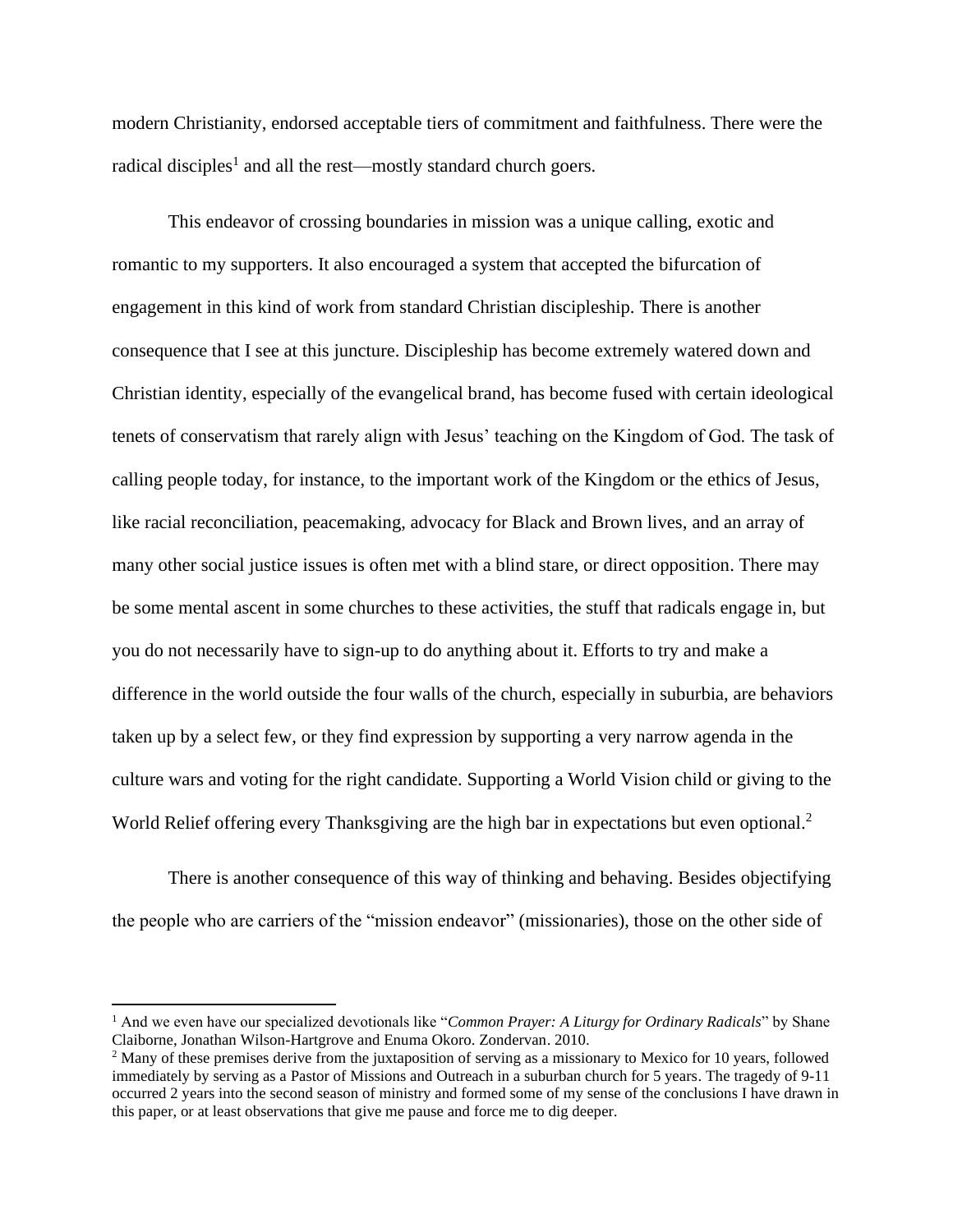the mission-sending and mission-receiving enterprise become opaque, at best pictures we hang on our refrigerator, images of people in need of our benevolence and financial contributions. When I was a missionary for over many years, we would often talk about people, or regions we serve on the field as targets and we developed strategies for reaching them. Sadly, in this construct, I served as a mercenary for the church. I was the designated specialist who trained for years, learned a foreign language, raised money for the mission work God had called me to, and went out for sequential "terms of service." This all subverted the mission of the church under the banner of missions.

## <span id="page-2-0"></span>The Building of Walls & Muslim Bans: The Syncretism of the Church

In these odd and awkward times of Muslim bans and the building of walls, $3$  we are quickly making the people who were previous targets of mission into our enemies.<sup>4</sup> These are people to be feared and clearly, we should keep them out of our neighborhoods and communities. It may be OK to send missionaries or soldiers and special forces over there or down there, to either convert them or kill them, but we must resist allowing them to come close to us, our communities, and God forbid, our children. Maybe this is why the Christian school movement finds eager adoption within many evangelical circles. We have almost come to accept outright the notion that in this big bad world in which we live, and breathe, and have our being, there will always be enemies. But it does not appear we go to scripture or the teachings of Jesus Christ to inform how we should respond? Sadly, for the most part this is not my experience in

<sup>&</sup>lt;sup>3</sup> Along our southern border but also in Israel/Palestine.

<sup>4</sup> Khaled A. Beydoun in *American Islamophobia* argues that the Muslim and Latinx communities have been disproportionately targeted by the Trump administration with his policies and I make the connection in a paper for "Religion, Peace and Conflict" how Evangelicals have aligned almost in lockstep with these ideas.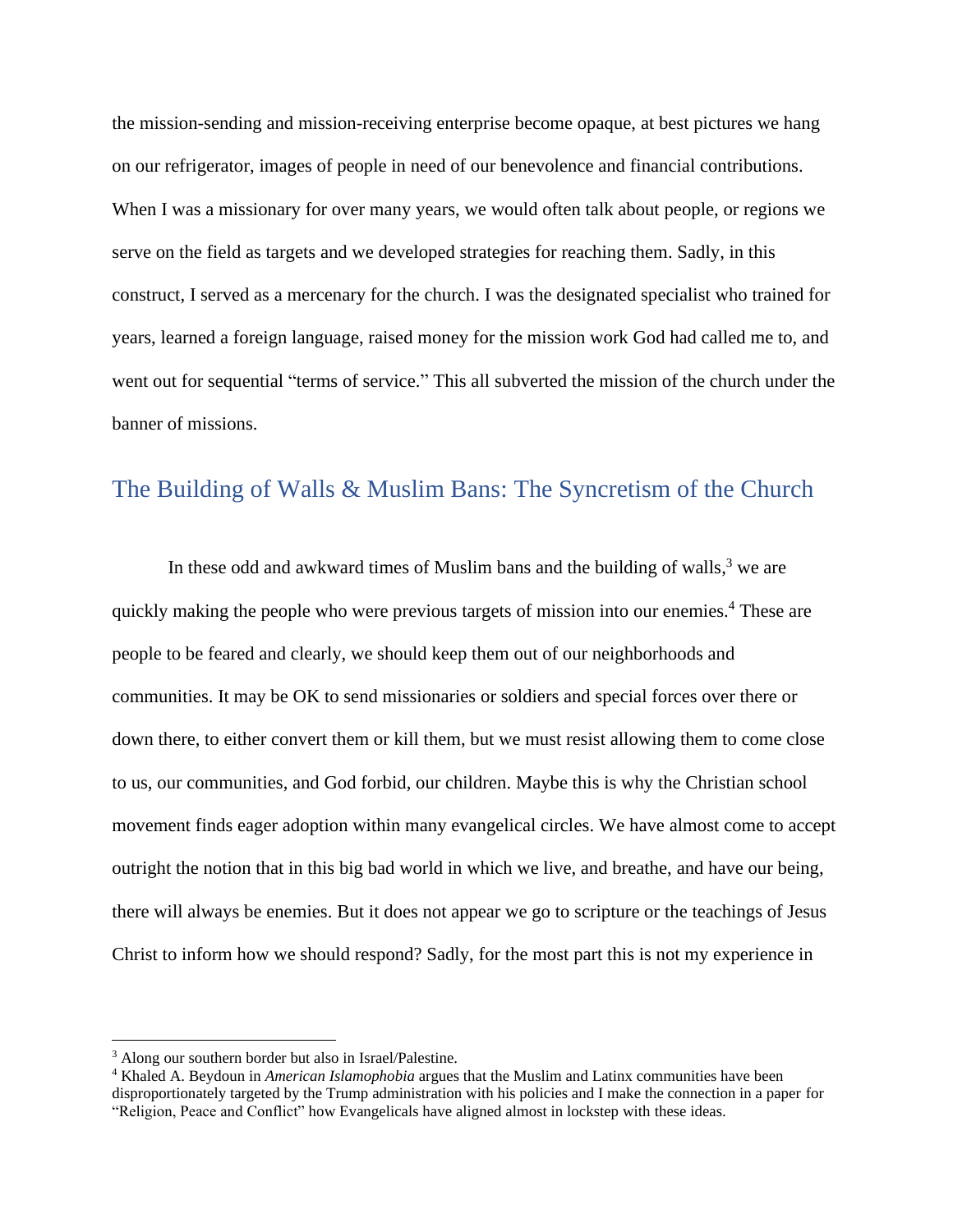the church. Instead we have decided it is not strange to send soldiers and missionaries over there, so we do not have to confront those people here. To know and love them as Christ would have us do seems out of place and viewed as part of a liberal agenda. I argue at length elsewhere, how "white evangelicals" have caught this virus, especially with regard to Islamophobia offered in our current political climate.*<sup>5</sup>*

Much like we did when we hopped on the "white flight" train to the suburbs in the 60's, we are once again separating ourselves from the diverse and different peoples of the world whom God loves just as much as he loves us. Our "purity" codes, or theirs (like the idea that "Sharia law is incompatible with American democracy"), and efforts to keep ourselves safe and looking the same in our cultural enclaves have evolved and become legitimized in our homogeneous Christian communities. <sup>6</sup> Fighting inclusive immigration policies, supporting Muslim bans, and many other conservative ideas trump Biblical teaching to love our neighbors as ourselves. We can now support a worldview and politics which are racist in tone and underwrite our fears of the "other" as legitimate. All of this has creeped into our ways of thinking, even in the church, and thereby sabotages our discipleship without the batting of an eye. This is our greatest syncretism in the white, evangelical church, a clear corruption of Christianity.

<sup>5</sup> *Loathing or Loving our Religious Other: Reconciling with Theological Parochialism* by Rev. Dr. Andrew E. Larsen. Class paper for Religion, Peace and Conflict with IRPJ.

<sup>6</sup> One of the fundamental principles of effective church growth, which I studied in Seminary, was developing churches along the "Homogenous Unit Principle." From the Pasadena consultation on the HUP we read: "Dr. Donald McGavran's definition of a HU is "a section of society in which all members have some characteristic in common." Used in this way, the term is broad and elastic. To be more precise, the common bond may be geographical, ethnic, linguistic, social, educational, vocational, or economic, or a combination of several of these and other factors. Whether or not members of the group can readily articulate it, the common characteristic makes them feel at home with each other and aware of their identity as "we" in distinction to "they." https://www.lausanne.org/content/lop/lop-1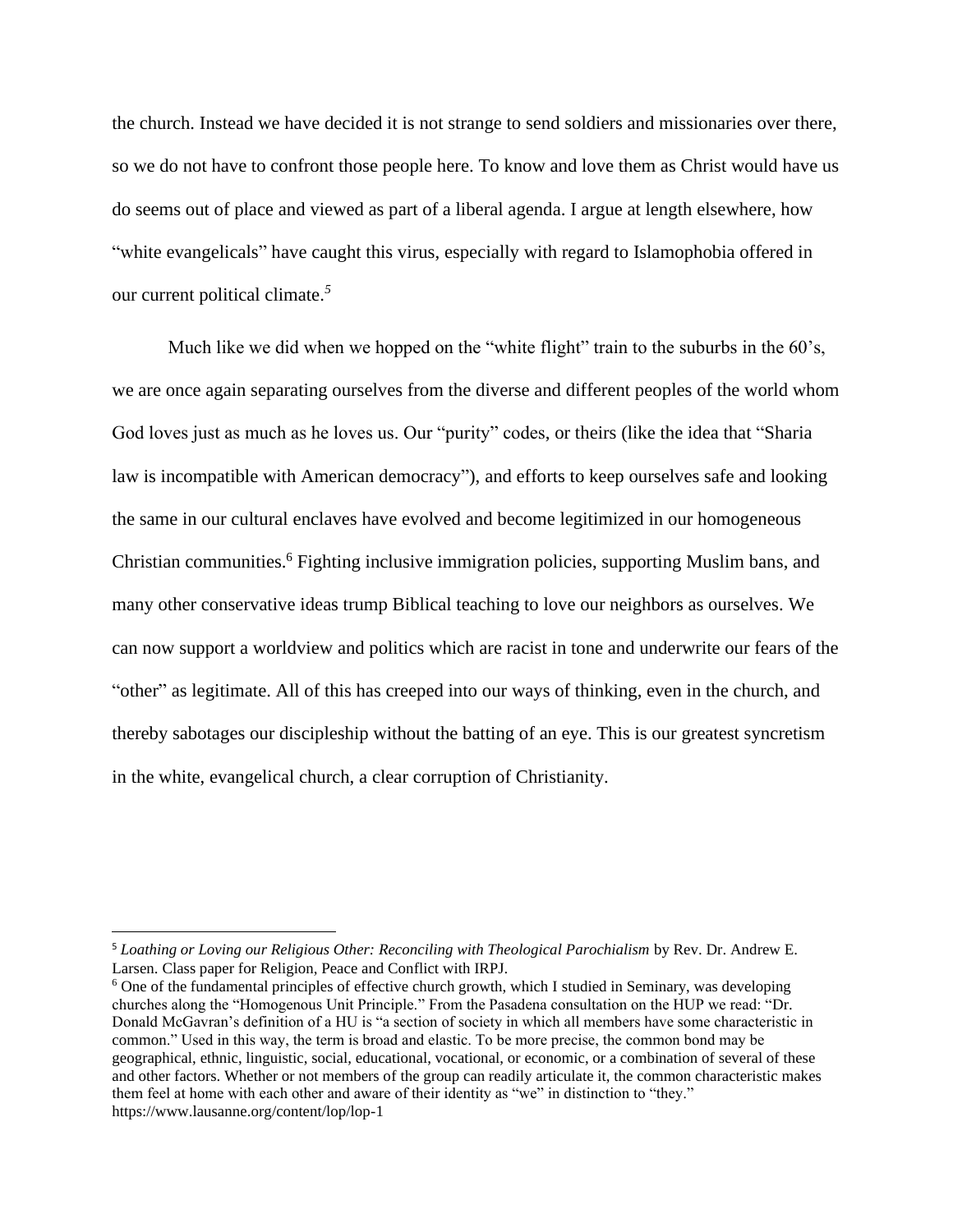#### <span id="page-4-0"></span>Missing the Jesus of the Bible in Western Hermeneutics

One of the hardest things for any student of the Bible to grasp is the degree to which his or her own worldview influences the reading of Scripture and its interpretation in daily life. It is hard for anyone to see their own assumptions and understand how they read Scripture through their own lenses of mostly white, Western values and worldview. This influences the interpreter of Scripture in two ways. They simply do not see certain aspects of the Bible's story, and they tend to re-interpret what they do see in the light of their own culture. The biggest danger is that this process happens, in most cases, without even detecting what is happening. It is a process which is mostly invisible. Missionaries call this problem "syncretism," and Western Christians often attach this dilemma to the communication of the gospel in native cultures and traditional missionary contexts. It is the issue in which a receptor context excessively shapes the way the message is articulated and received. The problem seems more blatant generally, in conventional mission contexts. This problem, however, is universal. We Western Christians are naïve, believing our sense of biblical interpretation is the plumb line for all other interpretation. We equate our maps, our grasp of biblical revelation, which are at best an approximation of the landscape of the text, and story revealed in Scripture, with the entire scope of biblical revelation.<sup>7</sup>

At a surface level, this can be seen in the portraits of Christ hung on the walls in any God-fearing home around the world. In the United States, a white, Anglo-Saxon, blue eyed Jesus

<sup>7</sup> This is the danger: one person's vision of biblical revelation, which is partial because of human limitations of context, history and worldview (little "r") equals, in his or her mind, the totality of biblical revelation (big "R").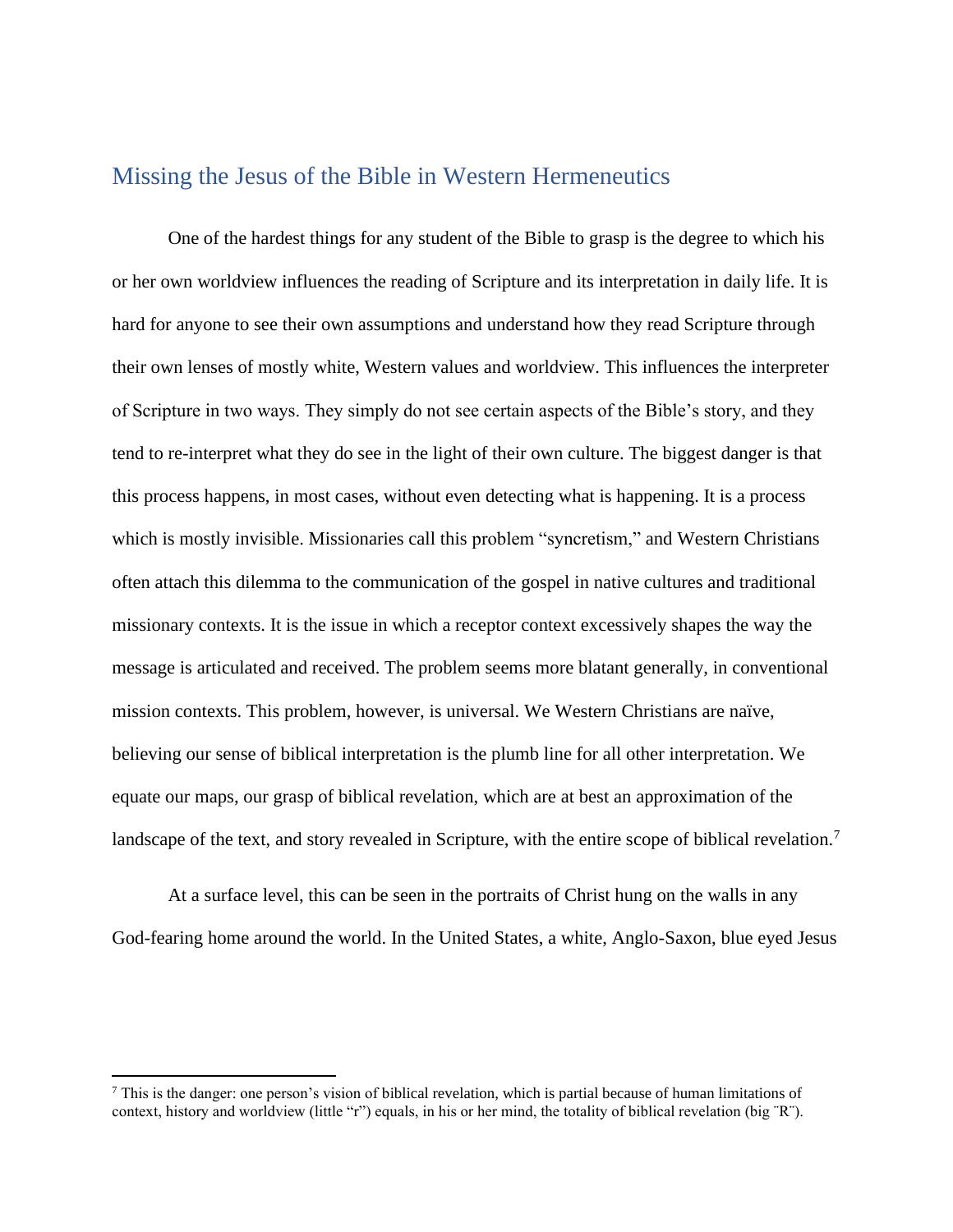is often found.<sup>8</sup> In Mexico, where I lived for ten years, one will more often see Jesus or Mary with dark skin and brown eyes. It is the same in Spain where I lived several years ago. At the monastery in Monserrat, I saw the black virgin (La Moreneta, "the dark little one") in the main chapel. It is estimated that a million pilgrims pass by this statue each year, many looking for a miracle.<sup>9</sup> As an outsider, I saw the magical powers believed to be present in the statue as syncretistic, as going outside the bounds of correct biblical interpretation and practice. This is perhaps the surface stuff which is self-evident to most observers. Deeper, and perhaps more important aspects of syncretism, however, often go undetected.

Lesslie Newbigin has perhaps best identified this problem. When he went to India as a young missionary, he found elements of syncretism in Indian Christianity. Meanings of key theological concepts, words for God, sin, and salvation were taken from the immediate context of the Hindu religious tradition. He naively thought he was able to correct the syncretism he found in Indian Christianity. Only slowly did he come to realize, however, that his own Christianity was also profoundly syncretistic.<sup>10</sup> He eventually came to the conclusion, through a long process of moving back and forth between his own culture and his missionary context, that his Western, English culture had fallen prey to an "advanced case of syncretism," where its dominant culture and worldview had, in major ways, eclipsed a biblical worldview and the clear and unambiguous teachings of Jesus Christ. At one point he laments, "Can the West be converted?" He notes a telling paradox and essential theological and missionary frontier:

<sup>8</sup> The White, European Jesus of Western imagination is fiction by Michael Gerson. Washington Post. August 3, 2020, https://www.washingtonpost.com/opinions/the-white-european-jesus-of-western-imagination-isfiction/2020/08/03/e495f5de-d5cb-11ea-aff6-220dd3a14741\_story.html

<sup>9</sup> Michael P. Duricy, "Black Madonnas: Our Lady of Montserrat" [article on-line] (Dayton, OH: The Marian Library/International Marian Research Institute, 13 December 2002, accessed 29 November 2006); available from http://campus.udayton.edu/mary//meditations/olmont.html; Internet.

<sup>10</sup> Lesslie Newbigin, *A Word in Season: Perspectives on Christian World Missions*, 68.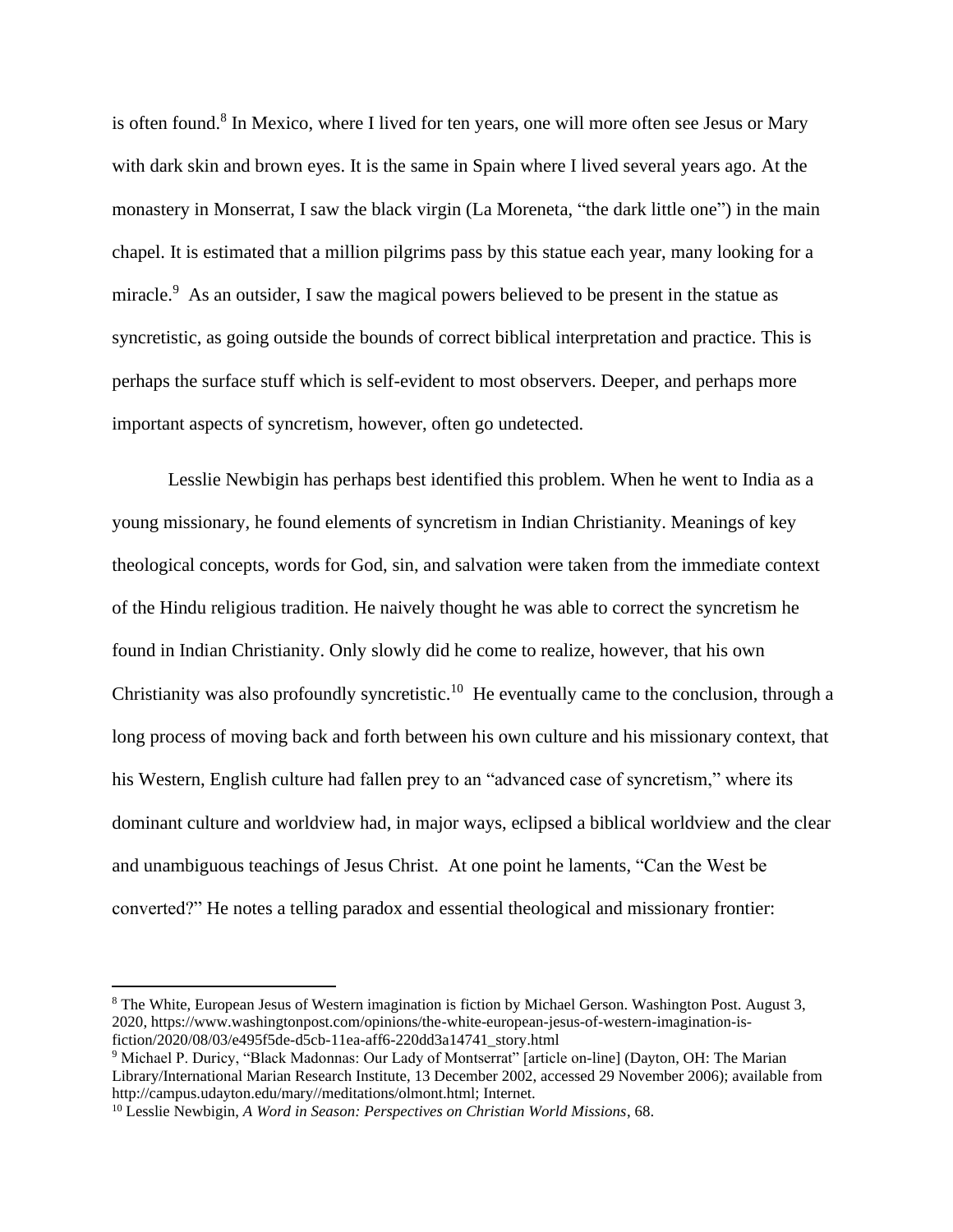The Christian gospel continues to find new victories among the non-Western, pre-modern cultures of the world, but in the face of this modern Western culture the Church is everywhere in retreat. Can there be a more challenging frontier for the Church than this? $11$ 

I would like to put the challenge in other words. The recovery of vital Christianity and an embrace of a legitimate theology of peace and justice, which are so clear in scripture, depends on discerning ways the gospel has been domesticated and compromised at both the macro and micro level. The church in the West needs to take an honest look at whether we have lost our understanding of Scripture and the soul of Christianity. Whether we really know and follow Jesus. The general malaise found in our Western churches requires that Christian believers unshackle the gospel from the encrustations of our culture and recover a vital spirituality that also impacts the world. Justo Gonzales believes that this current problem has to do with the very meaning of the gospel and how it is applied to individual lives as well as to the community and structural life of the Church. "Spirituality" needs to live in the gospel—making faith the foundation for life. In turn, it also must be lived out—making that faith the basis for action. Christian spirituality needs to be both deeply grounded in Scripture and radically relevant to today's world,<sup>12</sup> without being syncretistic.

One of the root problems in this loss of Christian vitality is the evasion of the teachings of Jesus which has "seriously malformed Christian moral practices, moral beliefs, and moral witness," according to Glen Stassen.<sup>13</sup> When discipleship, according to Jesus, is compartmentalized, left as an extracurricular activity for only the super Christians, or when it is

 $11$  Ibid., 67.

<sup>12</sup> Justo González, *Mañana: Christian Theology from a Hispanic Perspective* (Nashville, TN: Abingdon Press, 1990), 157.

<sup>13</sup> Stassen and Gushee, *Kingdom Ethics,* 11.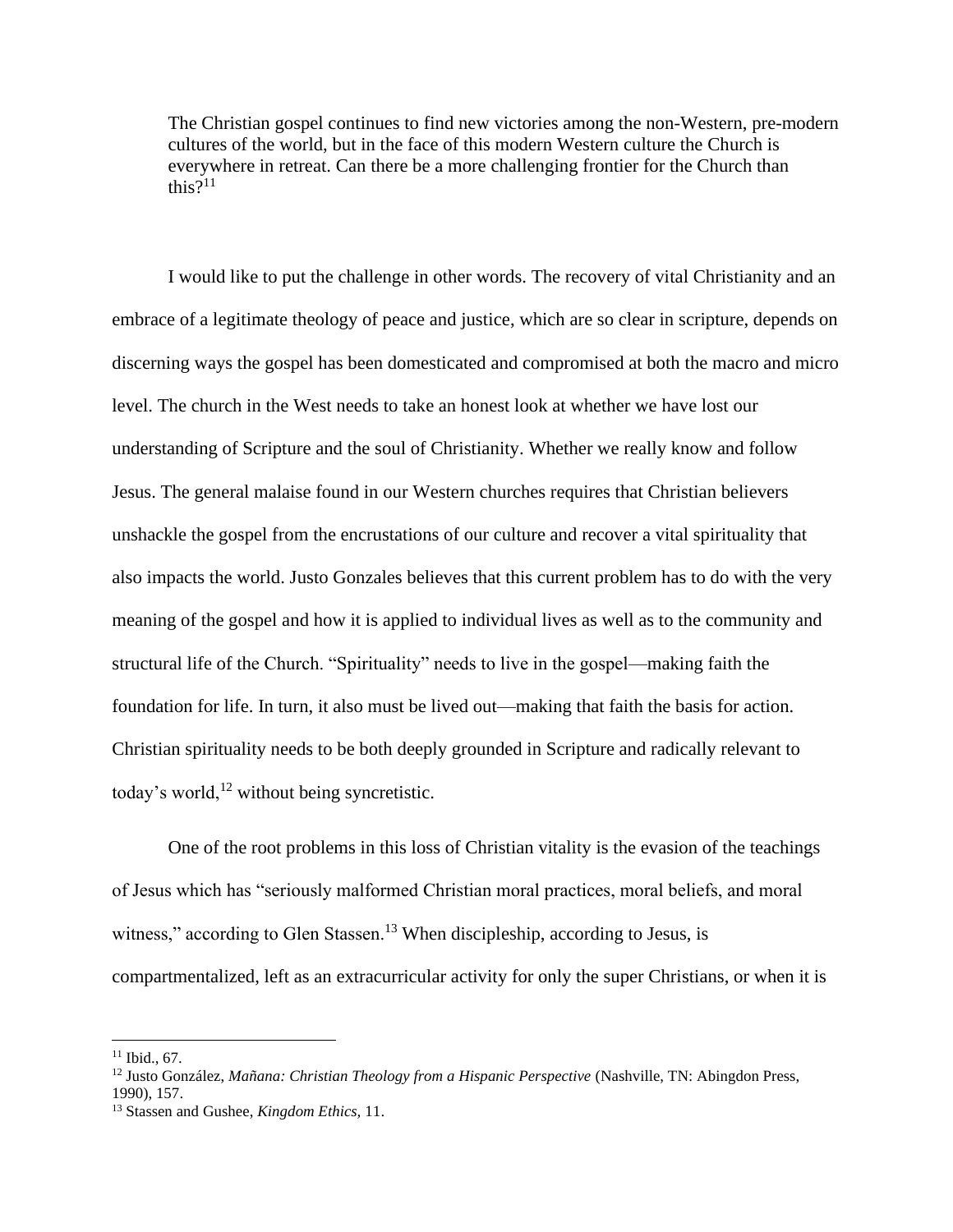merely diluted down to one's personal devotional life with Jesus but has nothing to do with our communities or issues of injustice in our world and brokenness in our systems of governing, the common witness of the church in our society is lost. In describing the Sermon on the Mount, and especially the properties of salt and light, Eberhard Arnold describes it well. "The change extends to all areas. It is a lost cause to try to follow Christ in only one sphere of life."<sup>14</sup> We need to move from a sloganized devotional approach to Christianity with our focus on 10 steps to a successful quiet time, to a robust and faithful model of full discipleship and apprenticeship to Jesus Christ.

#### <span id="page-7-0"></span>What Do Bonhoeffer and a Muslim Cleric Share?

Several years ago, I was in deep discussion in a mosque with a very good Muslim friend who was also the Imam (the spiritual leader) of this particular mosque.<sup>15</sup> He had preached a sermon about a Christianity that I liked very much. He was delving into some of the intersections between Christianity and Islam. Quoting a Persian cleric of the Shia tradition my friend was making a comparison with a perceived deficit in Christianity. The critique was this--the Christian emphasis on heaven and the afterlife seems to undercut how we practice our faith on earth? We had plenty of trust between us and were totally comfortable in this shared conversation. We did not have to pitch our best against the other's worst but could look critically at both of our communities and faith traditions. As we engaged in a hearty conversation, we were able to clarify that we were fairly close to one another in our respective faiths. I found myself reflecting on my early reading of Bonhoeffer in *The Cost of Discipleship.* Correct "Christian belief," or

<sup>&</sup>lt;sup>14</sup> Arnold, Eberhard. *Salt and Light: Living the Sermon on the Mount* (p. 17). Plough Publishing House. Kindle Edition

<sup>&</sup>lt;sup>15</sup> This is a rough paraphrase of the sermon from my journal notes and our ensuing conversation on what I called "costly Discipleship" and the Imam probably would have referred to simply as orthopraxy.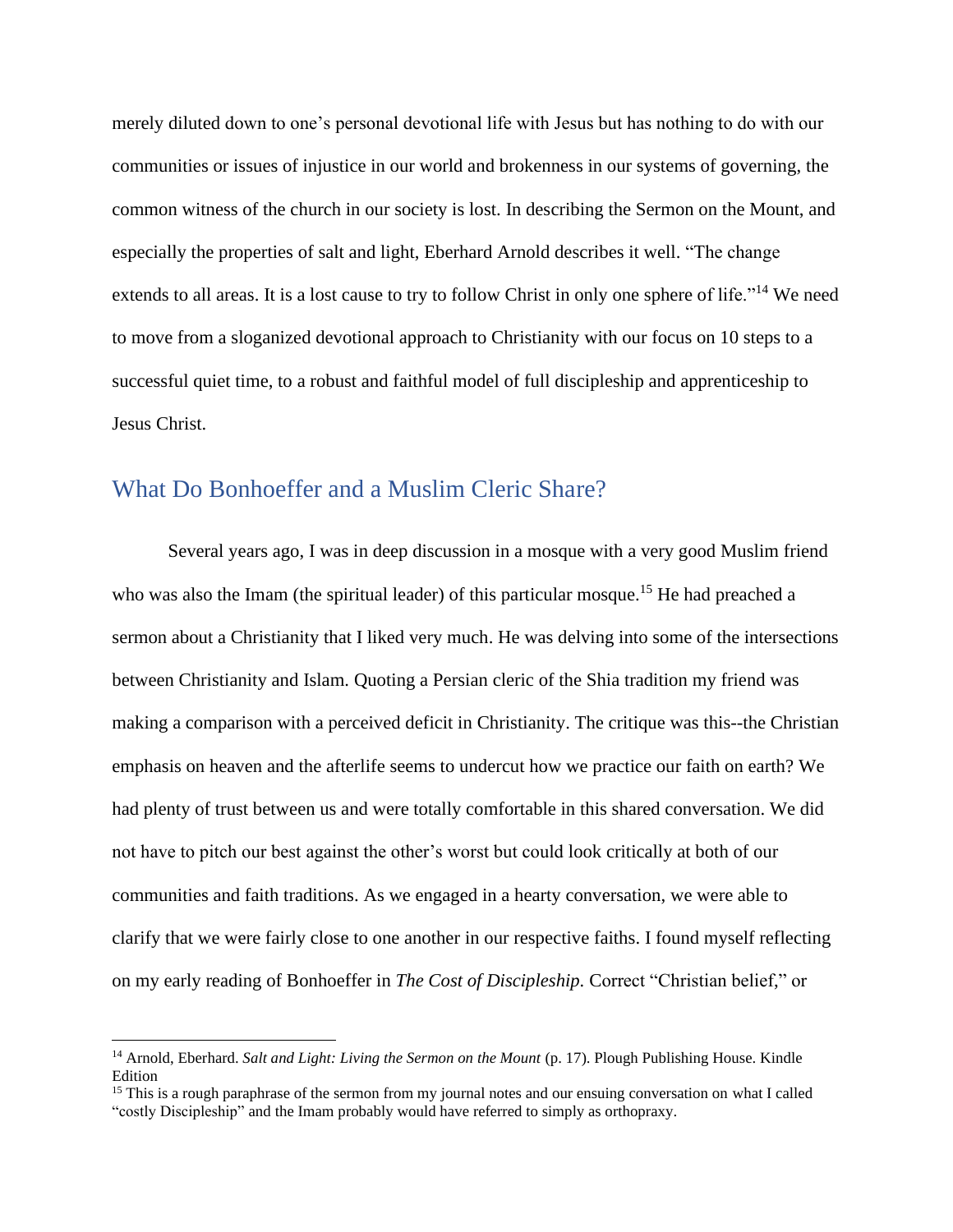mere words, without the cross, and without a discipleship that cost something in terms of living out one's faith, was worthless, or like salt that had lost its flavor.

"Cheap grace is the preaching of forgiveness without requiring repentance, baptism without church discipline, Communion, without confession, absolution without personal confession. Cheap grace is grace without discipleship, grace without the cross, grace without Jesus Christ, living and incarnate."<sup>16</sup>

Jim Wallis, in his new book, *Christ in Crisis*, discusses a similar challenge in his own journey where the church of his childhood was more concerned about a system of beliefs and did not teach or suggest that Christianity entailed following Christ as a way of life. The teachings of Christ in the *Sermon on the Mount*, and other important passages of scripture were marginalized. Wallis goes so far as to describe Matthew  $25^{17}$  as Jesus' final discipleship test.<sup>18</sup> For me this is the Achilles' heel of Christian faith today where concern for orthodoxy, and mental assent to tightly defined doctrinal positions, or very narrow conservative social issues has become primary. But little thought is given to orthopraxy, especially as it relates to society at large and systemic sins that we have not examined in our common life. We may have become effective at closing the front door to contamination from "worldly influences," donning the team jersey once inside the structure of organized Christianity, but the back door is wide open to ways of thinking and behaving that, in effect, neutralize the savory nature of being true followers of Christ. Our times beckon for a true conversion of those who adopt the name Christian.

<sup>&</sup>lt;sup>16</sup> Dietrich Bonhoeffer, *The Cost of Discipleship*, trans. R. H. Fuller, rev. ed. (New York: The Macmillan Co., 1960), p. 36.

<sup>&</sup>lt;sup>17</sup> "Then the King will say to those on his right, 'Come, you who are blessed by my Father; take your inheritance, the kingdom prepared for you since the creation of the world. For I was hungry and you gave me something to eat, I was thirsty and you gave me something to drink, I was a stranger and you invited me in, I needed clothes and you clothed me, I was sick and you looked after me, I was in prison and you came to visit me.'" (Matthew 25:34-36). <sup>18</sup> Wallis, *Christ in Crisis*, 212.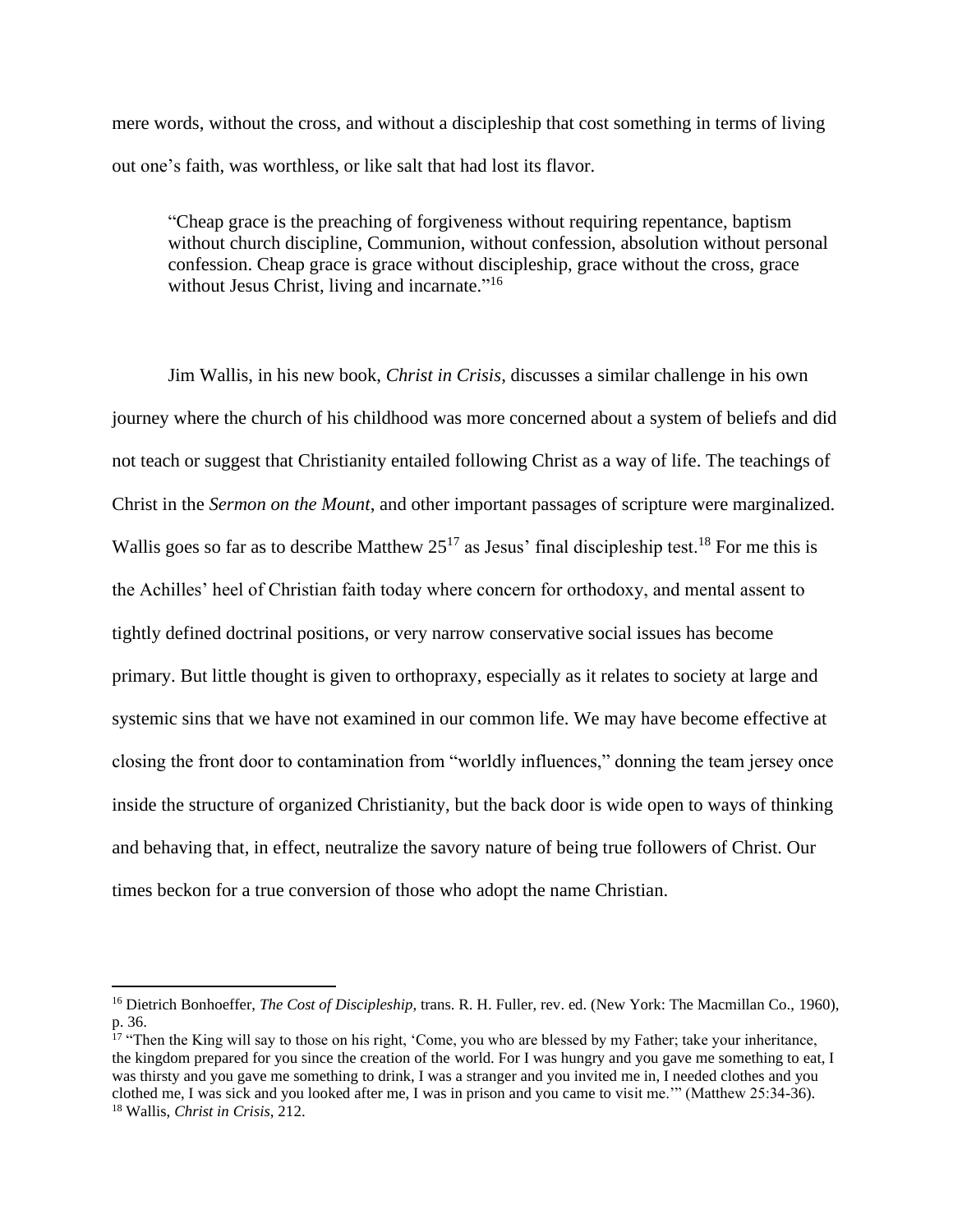## <span id="page-9-0"></span>An Invitation to Real Transformation

Dallas Willard talks about an invitation to conversion in his important book on the *Sermon on the Mount*. The problem in the American church, however, is that we think we have heard the message when in fact we have not. Willard makes the point, rather poignantly— "Familiarity breeds unfamiliarity—unsuspected unfamiliarity, and then contempt. People think they have heard the invitation. They think they have accepted it—or rejected it. But they have not."<sup>19</sup> As a child of the church I am susceptible to this danger every day of my life.

The biblical call to conversion, as Newbigin reminds us, is essential to any authentic understanding of the gospel. Without this, we run the danger of a watered-down version of invitation, and demand, keeping us from true "metanoia," leaving us, and thereby the world we are called to bless, virtually unaffected. Newbigin's commentary on the misunderstanding, and even misinterpretation, of "repent" in the gospel is instructive:

The widespread misunderstanding of the word is illustrated in the mistranslation of this word of Jesus in the Good News Bible. There *metanoeite* is translated as "turn away from your sins." If this were the true translation, Jesus would be merely a preacher of revival. In fact, he was calling for something much more radical, a conversion of the mind which leads to a totally new view of life. As the story unfolds, it becomes clear that the "sinners" are the ones who understand and "righteous" are the ones who do not. The call to conversion is much more than a call to turn away from those things which society (even apart from the events of Jesus' ministry) can recognize as sins. It involves, in fact, proving that the world's idea of what is sin and what is righteousness is wrong [John 16:8]. The conversion for which Jesus calls, and which the Spirit now effects in those who turn to him, is a radically new way of understanding: it involves at the same time a demand for total self-surrender and the gift of utter security. It involves calling and promise, demand and gift, at the same time. And it concerns the whole of life—the public life of the world, the nation, the factory, the society, and personal life of each believer. There can be no muffling of the call to conversion, but equally there can be no limiting of

<sup>19</sup> Dallas Willard, *Divine Conspiracy: Rediscovering Our Hidden Life in God*, 9.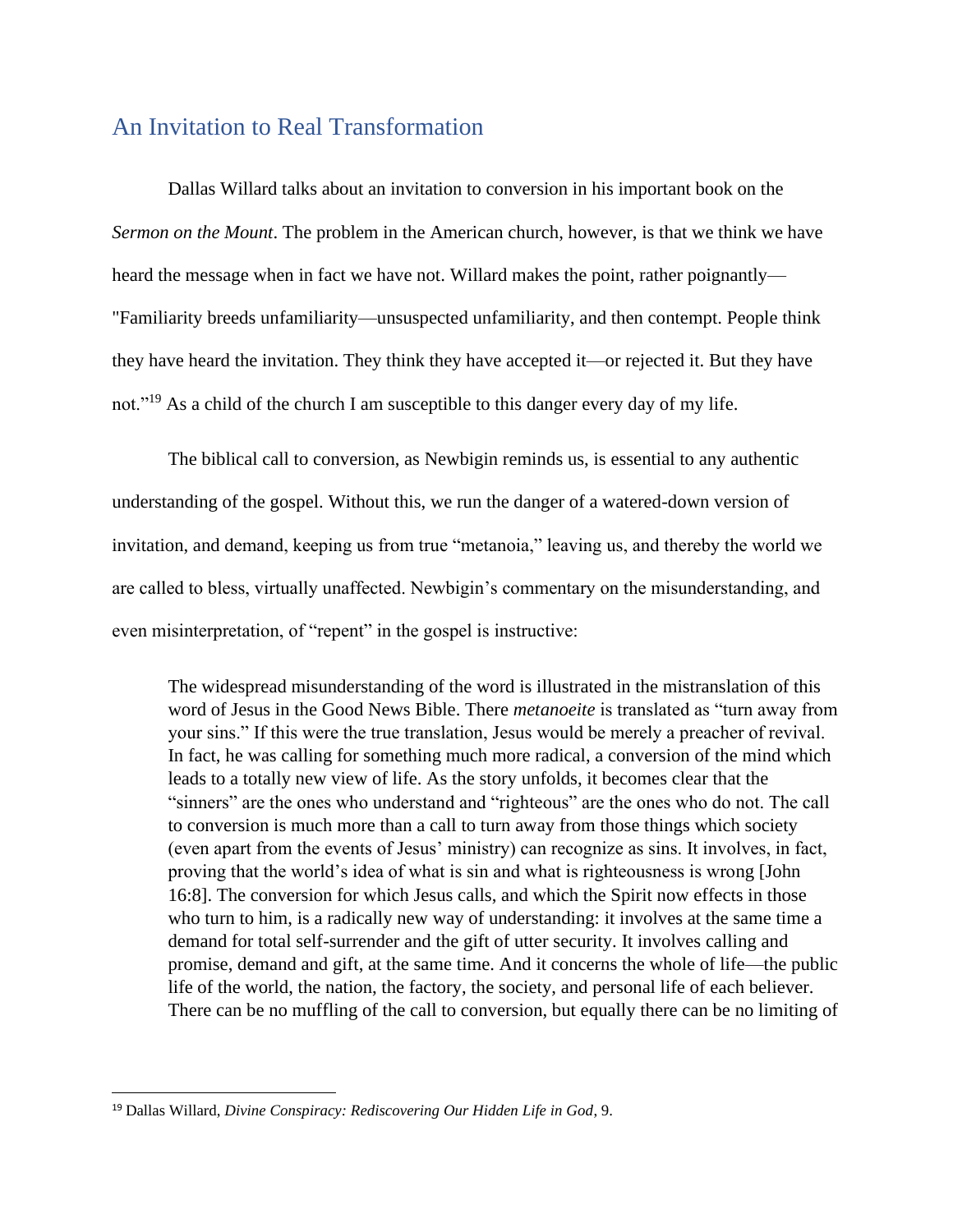its range, no offer of a "cheap grace" which promises security without commitment to that mission for which Jesus went to the cross. $20$ 

At times, we see methods and programs for "discipleship" in churches and Christian organizations that appear to have as their goal pouring the content of a curriculum into the container of students' minds over the course of a six to ten-week period. The presumption is that they will come out at the end, now as duly formed graduates, and be able to repeat the process with new recruits as their teachers. Those who are specially gifted can memorize the twenty-four Bible verses that accompany the topics of each session and drill them into their minds so as to repeat them in their sleep. The final exam is regurgitating the contents of the program or reciting the *Apostles Creed* in front of church on confirmation Sunday. This may be a crass oversimplification, but the point is that we have lost the sense of being invited by Jesus to follow him through our whole life, of continuing in an apprentice relationship with him from the beginning until the end, of living a life that grows in perfection (maturity) and is engaged in the flow of shared humanity and human problems, doing the work of the Kingdom in his world.

Today, in large part, we have the structure and relics of Christianity in the West, but one that is largely barren, and the world somehow seems to notice our spiritual poverty. Surveys demonstrate the lack of any distinct difference, in terms of behavior and morality, between those who would call themselves Christians, and the rest.<sup>21</sup> In point of fact, "evangelical Christians are as likely to embrace lifestyles every bit as hedonistic, materialistic, self-centered, and sexually immoral as the world in general" states Michael Horton.<sup>22</sup>

<sup>20</sup> Newbigin, *The Gospel in a Pluralist Society*, 239.

<sup>21</sup> Ronald J. Sider, *The Scandal of the Evangelical Conscience* (Grand Rapids: Baker Books, 2005), 59.

 $22$  Ibid., 17-29 in the chapter about "The Depth of the Scandal."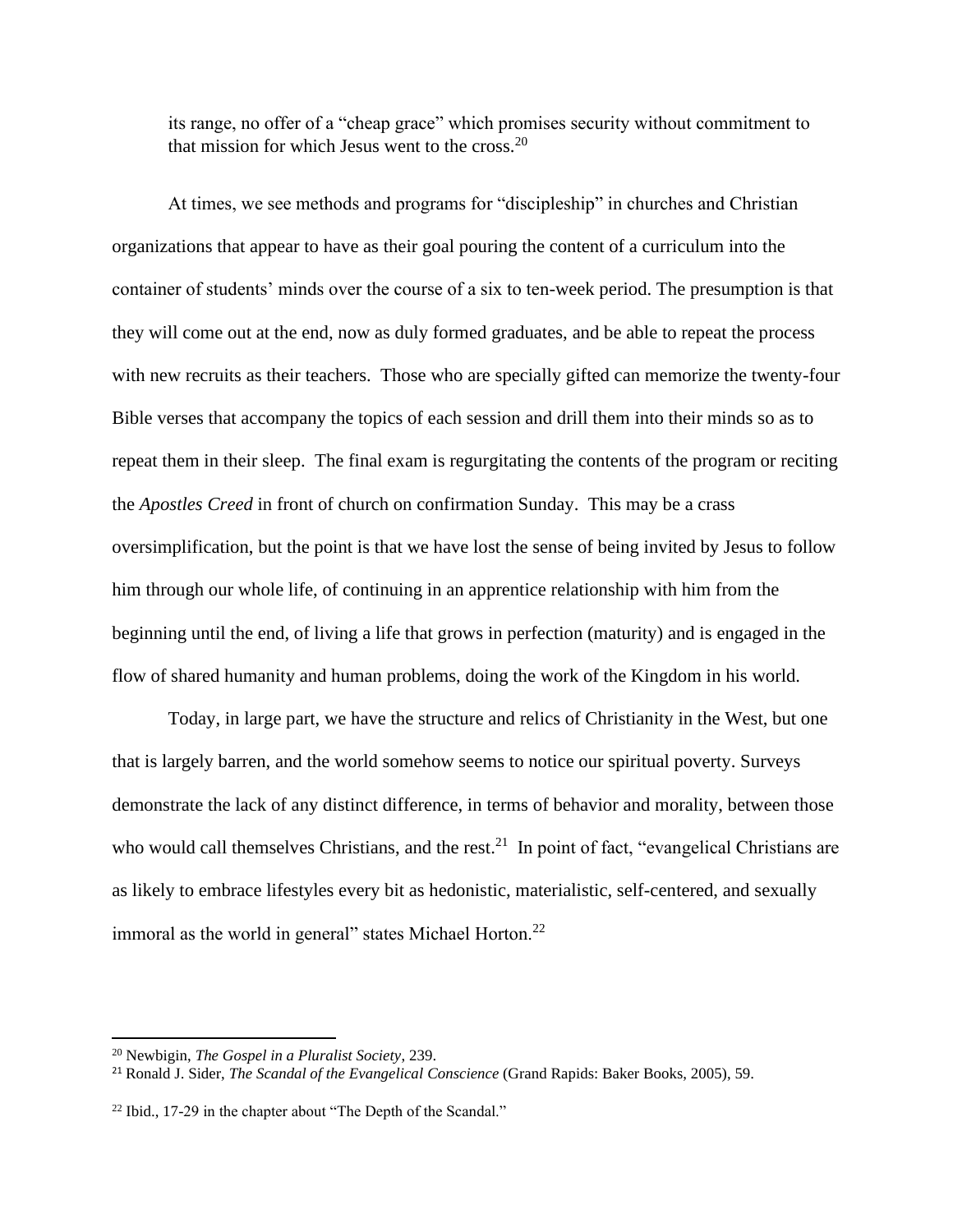#### <span id="page-11-0"></span>Team Jesus Better Follow Jesus

In closing, one last important point needs to be made. There is an aspect of "training in righteousness" that has, if you will, curricular pieces. There is a thinking process, a molding of the mind and heart. We are to seek the things above, setting "our minds on things that are above, where Christ is" (Col 3:2). The danger we run however, especially in the evangelical subculture, is to believe we have made the cut if we can regurgitate the data of the curriculum of discipleship as mentioned above. We are "orthodox" and can graduate if we say the right things or support the right candidate or subscribe to the narrow agenda in the culture wars. This is where Glen Stassen makes a crucial point: "According to Jesus, there is no authentic Christianity, discipleship or Christian ethics apart from doing the deeds he taught his followers to do."<sup>23</sup>

Leadership in the modern American church can be difficult these days. Who has not experienced an example of hypocrisy from a Christian leader? As one of those leaders I read Matthew's warnings in the seven woes on the teachers of the Law and Pharisees with trepidation (Matthew 23:1-28). But my fear today is that we can get passing grades in orthodoxy, the right words of Christianity, without commensurate godly behavior. The orthopraxy, the radical discipleship of missionaries and activists, is an extracurricular point on our religious resume, not essential to getting a job as a leader in the church. Or as a layperson in the pew.

It strikes me that this is a form of heresy. It is strange and sad how Christianity, the faith of the "Word made Flesh," the community that claims to follow the Prince of Peace, has in some cases become so good at disembodied, well-worded expressions of faith, and aligned with

<sup>23</sup> Stassen and Gushee, *Kingdom Ethics*, 486.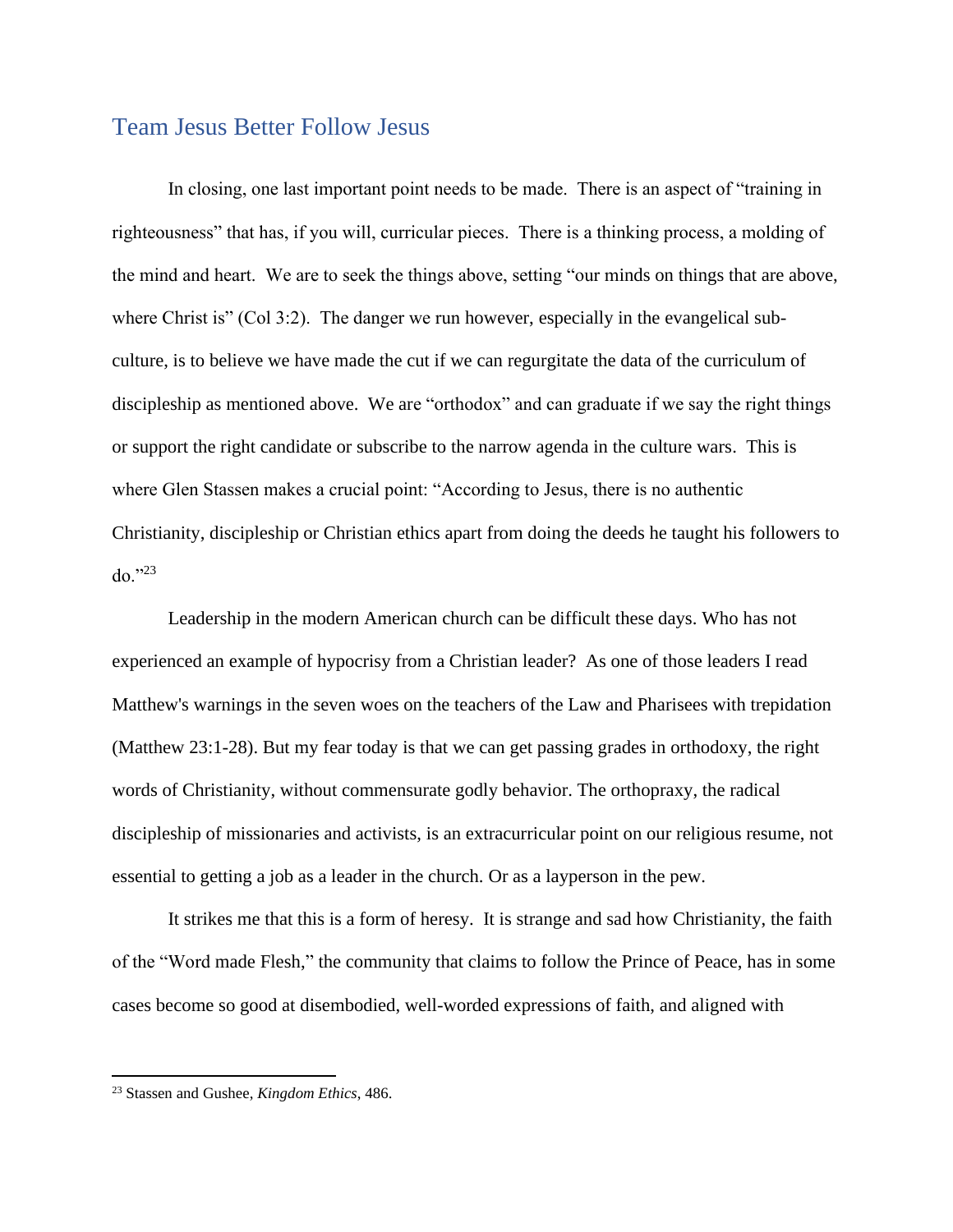political positions that seem against the real stuff, the real struggles of humanity, can float above the ground of this planet, with no feet, hands, or legs. Willard warns us that "we are incarnate beings in our very nature, and we live from our bodies. If we are to be transformed, the body must be transformed, and that is not accomplished by merely talking about it."<sup>24</sup> It would be better if Team Jesus actually follow Jesus, the incarnate expression of God among us.

## Bibliography

- <span id="page-12-0"></span>Beydoun, Khaled A., *American Islamophobia*: Understanding the Roots and Rise of Fear. University of California Press. 2018.
- Bonhoeffer, Dietrich., *The Cost of Discipleship*, trans. R. H. Fuller, rev. ed. New York: The Macmillan Co., 1960.
- Claiborne, Shane & Jonathan Wilson-Hartgrove, "*Common Prayer: A Liturgy for Ordinary Radicals*" Zondervan 2010.
- Eberhard, Arnold. *Salt and Light: Living the Sermon on the Mount*. Plough Publishing House. Kindle Edition
- Gerson, Michael., "The White, European Jesus of Western imagination is fiction." *Washington Post*. August 3, 2020, https://www.washingtonpost.com/opinions/the-white-europeanjesus-of-western-imagination-is-fiction/2020/08/03/e495f5de-d5cb-11ea-aff6- 220dd3a14741\_story.html
- Duricy, Michael P., "Black Madonnas: Our Lady of Montserrat" [article on-line] (Dayton, OH: The Marian Library/International Marian Research Institute, 13 December 2002, accessed 29 November 2006; available from http://campus.udayton.edu/mary//meditations/olmont.html; Internet.
- González, Justo L. *Mañana: Christian Theology from a Hispanic Perspective*. Nashville: Abingdon Press, 1990.

Newbigin, Lesslie., *The Gospel in A Pluralist Society*. Grand Rapids: Eerdmans, 1989.

\_\_\_\_\_\_\_\_. *A Word in Season: Perspectives on Christian World Missions*. Grand Rapids: Eerdmans, 1994.

<sup>24</sup> Willard, *The Divine Conspiracy*, 322.